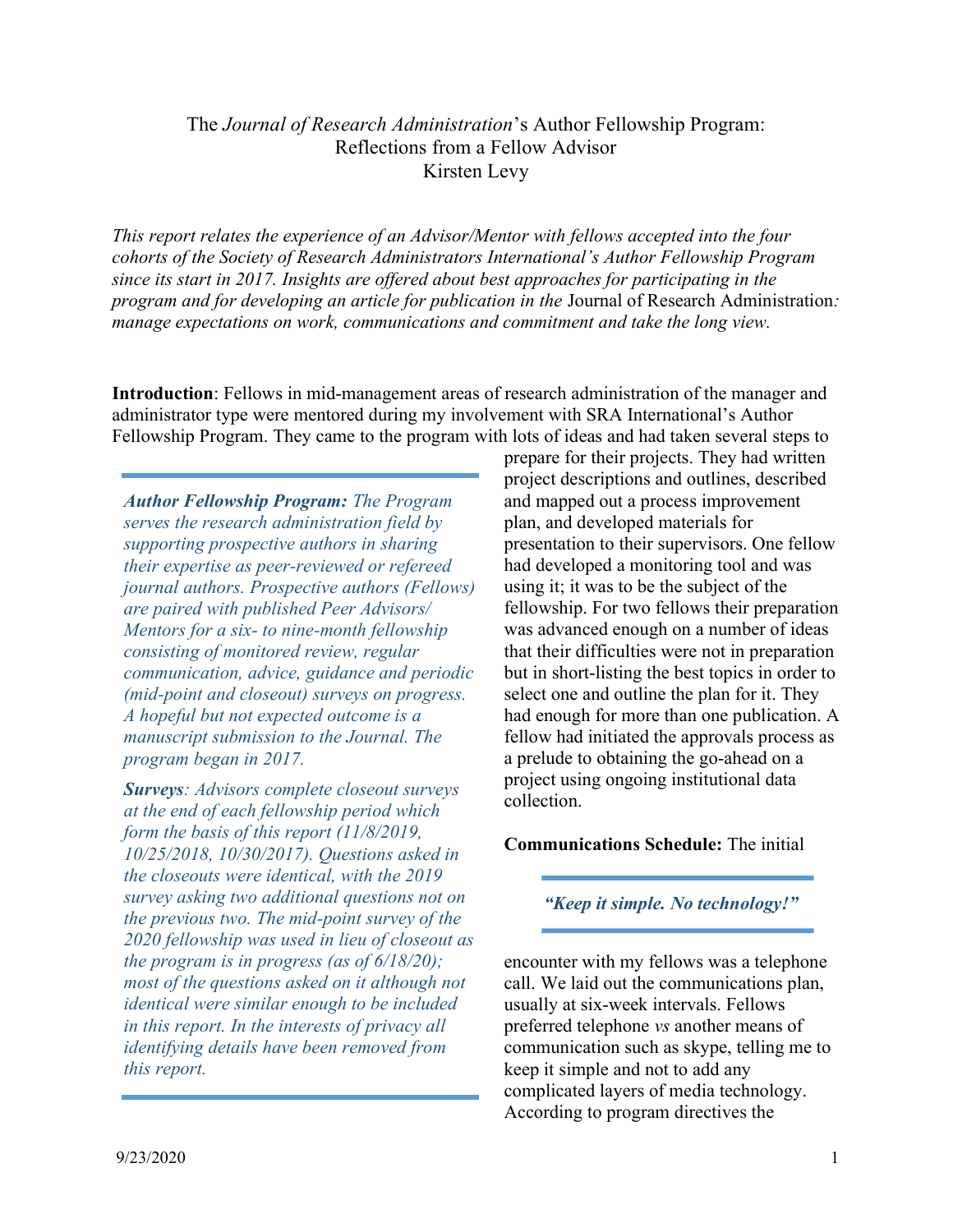program should set up exactly what the parties want. There are no hard and fast rules -- whatever fellows and advisors agree upon for communication is the rule. Two fellows had two telephone updates only, the others had three or four. Email was used for specific questions, to send attachments, or to update me if a scheduled call was missed, not as the regular communications medium. Schedules started out fine but usually lapsed before the midpoint of the program, dropping off from monthly to bimonthly and longer. All fellows experienced the challenge of keeping to the schedule yet most managed to provide project updates. As the program advanced, I queried each new year's fellow whether a more frequent or different style of communication would be better but each new cohort said no, flexible schedules were preferable due to too many work conflicts.

Regular and more frequent communications could be more productive in keeping on task. Schedules are necessary, after all, and are the foundation of the remote learning aspect of the program. Since they depend too much upon fellows' real-life availability, adherence to them can prove less beneficial in practice. In fact, the converse, missed schedules and timelines, can lead to unforeseen benefits which happened in at least one case (probably more). Fellows' projects usually matured. Missing a timeline event produced new thinking by the fellow(s) as to where their projects might go and how to make them better, later, a good example of being caught up in one expectation only to see something else take shape. As a general rule, fellows can get more out of the program by not losing sight of the communications plan and the fellowship assignments. But to manage the fellowship and fit it into their lives better, they should be wary of committing to too much and should set aside only the smallest amount of time and keep to it.

Work Accomplished: As reported on the closeout surveys, the writing support requested and the work the fellows accomplished centered around three main areas, article proposals, literature reviews, and manuscript preparation. Fellows asked for support in two or all three of the areas.

The work accomplished in the three areas was solid but hard to quantify given the spread-out nature of communications. For article proposal I guessed 50% completion if fellows got 'a good start' and up to 100% if a fellow 'completed' one. To guess in this way I looked at the outlines that fellows had either refined or produced within the first month of their time and coached them with regard to their outlines' outcomes, specific findings, clarity, brevity and repetition. To my knowledge no fellow completed an actual abstract for a manuscript and no one completed a manuscript although one fellow made a fair start on manuscript preparation and was on track as of our last communication for manuscript submission. There were setbacks, distractions, changes of personnel, and confusion at the institutional level that affected the fellows' projects, but they persisted, sometimes needing to widen their project's scope. For literature review three fellows described theirs, ranging from six to 30 articles pulled from their library resources and outside databases and it is highly likely that the fourth fellow completed one, too.

The closeout survey comments on the question of accomplishments are significant. The fellows gave as reasons for cancelling most scheduled telephone calls overwhelming work conflicts and professional responsibilities. Some had professional responsibilities within SRA International's own meetings and committee work on the Federal Demonstration Partnership (an initiative among 10 federal agencies and 154 institutional recipients of federal funds to lesson administrative burden). Work and travel were barriers to completion of their fellowships, cutting into their time, which was loosely on the order of an hour per two weeks. One fellow commented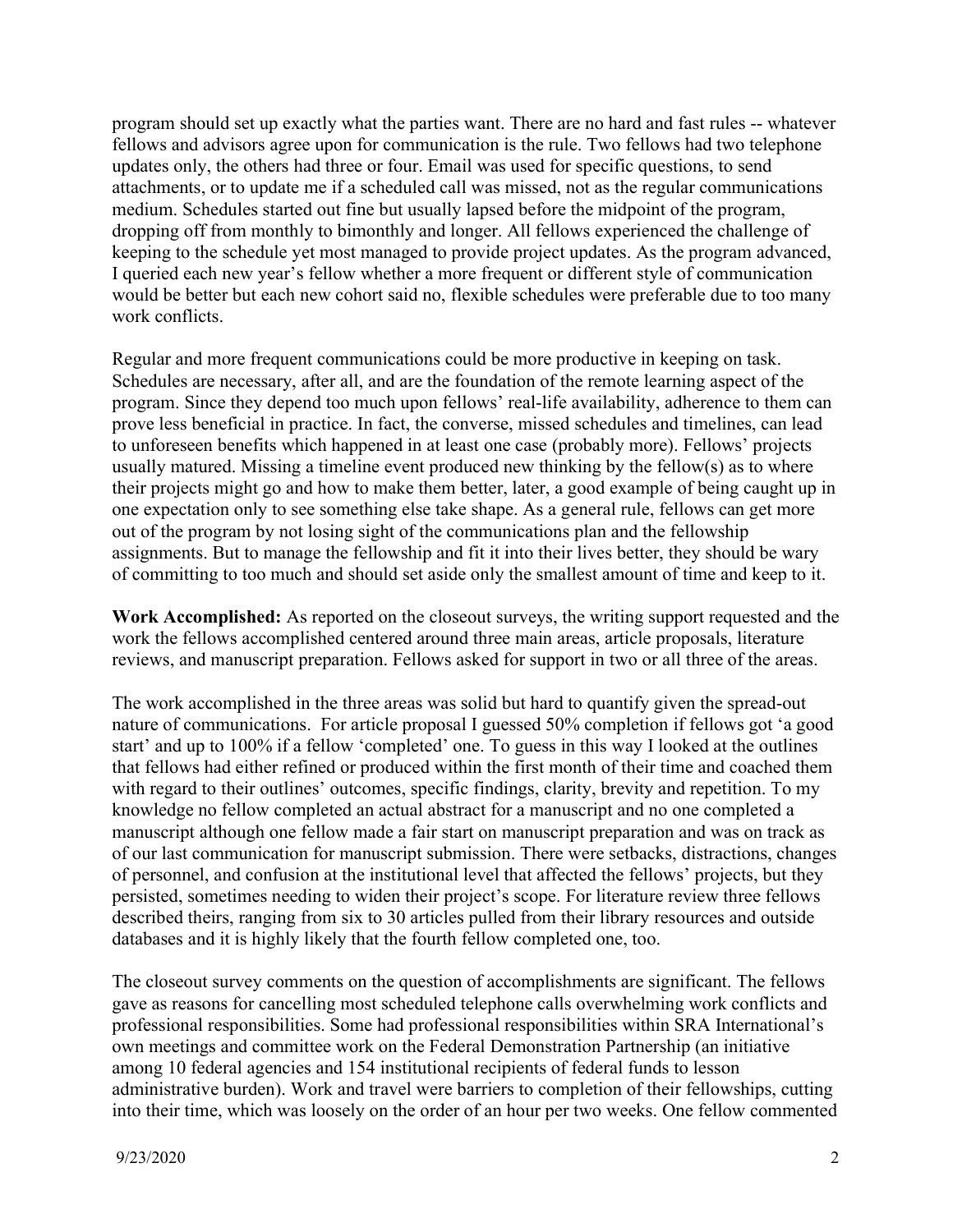that with notes and an extensive outline, just a few hours of drafting would be all that was necessary to prepare a report. That fellow didn't require the update calls.

Regarding manuscripts, it is important to note that they are a hopeful but not expected outcome of the program. The program exists to support and encourage dissemination of expertise in many different ways and according to individual timeframes. In that light, that three fellows requested manuscript support, and wanted to be accountable for manuscript preparation in addition to the work in the other two areas, was ambitious. They thought long-term. They contemplated a "finished" piece of work in ready-to-read status -- manuscript, article proposal or presentation - and were not deterred by the short timeframe of the fellowship (six months with one three-month extension). I offered manuscript advice and support to all. One fellow did not want that type of assistance saying that other types of support were more beneficial.

As for assessment, I had expected greater involvement with the fellows for a better sense of where they were in terms of progress toward goal. I also expected more concrete results, that is, more than an outline and a literature review. Possibly, documents that were agreed-upon as milestone assignments but not received were indeed prepared without my knowledge. If this is true it indicates that Advisors need to manage expectations and fellows need to engage them better.

Specific Guidance Requested: Fellows needed specific help in defining their projects. In our telephone updates we touched on ways to define them better and do literature research as a means of further refinement. For example, one fellow needed guidance on how to start and what might help frame the preparation. A project breakdown technique was offered, for dividing the topic into inherently understandable parts (assessment of the resources that will be needed, accomplishment of a literature review, focusing on no more than three things to say, and creation of an outline to say those things), which proved helpful. If a fellow had a topic in a domain related to but not exactly research administration, we had discussions on how to orient it more toward the issues that research administrators encounter in the field. I walked the fellows through the various types of Journal articles. If there was uncertainty, I recommended literature searches for the fellow to see how articles of such types had been written and understand what had already been published on the given topic. If there was a change in project direction, we discussed the importance of lining up the actual internal data needed to ensure that it was available. All of these types of specific guidance are appropriate to the roles and goals of the fellowship indeed they are what the fellowship is organized to do. Potential writers can glean from this the "nuts and bolts" of writing and fruitful ways and topics to engage in preparation for it.

Which brings up the question of SRA Resources. General SRA International's authorship guidelines and the Journal's getting started documents were noted to the fellows as part of the program. I pointed out where materials could be found; I did not directly provide them. Usually on the first telephone communication the practice was to spend some time on the guidelines and the types of articles accepted by the Journal, from the Conceptual type, which might bring in a systems approach, to the Reflective, and so forth. More in-depth SRA resources and website location, for example webinars on research administration topics provided through SRA's Author Fellowship Committee, were pointed out along the way.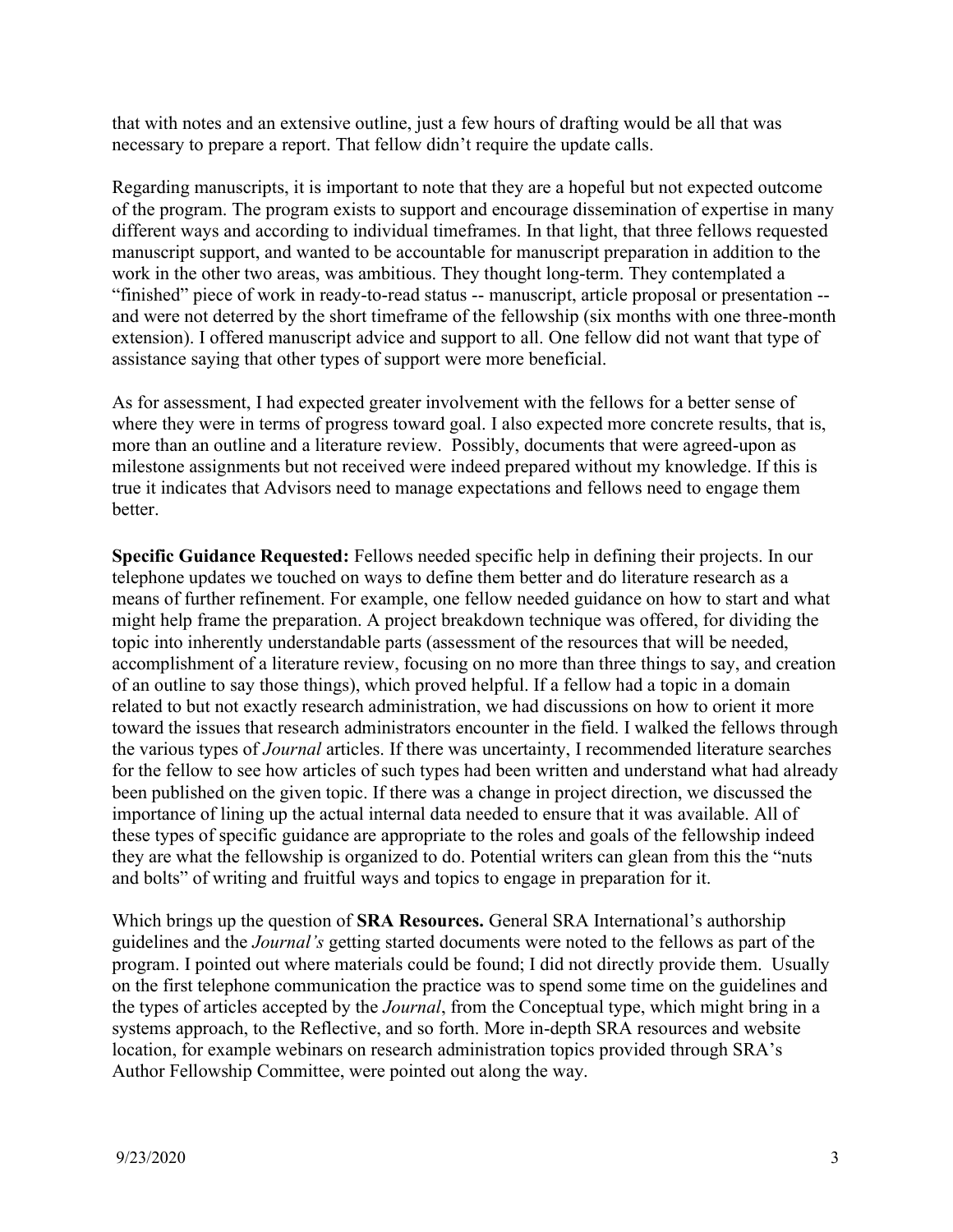In the closeout reports there was a question, "Program provided enough resources and assistance", that I marked as a "Yes" in terms of guidance, availability and web resources. I based my answer on fellows' comments that what was provided was what was needed and what they sought in the fellowship. Usually fellows wanted guidance only, the opportunity to discuss and ask questions, rather than more documents to read or milestones or assignments. Guidance was available and that's what they had, and they could avail themselves of other resources as they desired. Prospective authors thinking of writing an article might consider going to the Journal website to read the materials themselves first, before even considering whether the fellowship program would be beneficial for them.

Commitment: It was difficult to estimate the fellows' level of commitment. It was hard for them to stay on course. They wanted to advance professionally to publish a peer-reviewed *Journal* article but couldn't find the time for writing at the level of even an hour every two weeks given their regular duties. The cancellation of communications and lack of re-scheduling left agreedupon milestones hanging in the air. Coaching a fellow toward a literature review and an outline revision I had the impression (later confirmed) that the fellow would be ready to submit in the spring but I did not know, and do not know, that for a fact. One might conclude the fellows were not committed. The level of commitment needed to be successful in the Program would seem to be more than what these fellows demonstrated. On the other hand, they took advantage of the opportunity to extend their programs, surely a hallmark of perseverance if not commitment.

The closeout surveys asked no direct question about progress. Had there been one, I might have answered "No" on the spot, which would have been a conflation of progress with work plans and commitment. Those terms are easy to conflate. I would have been answering according to my expectations rather than the fellow's actual experience. Too much can be made about schedules that might hide commitment, progress and actual program benefits, as noted above. Work was done. Email updates conveyed progress and project status. If we take it on faith that the fellows took the time to prepare an application to a program that has, after four years, established a track record, for which there are more applicants than available spaces, it does not make sense that fellows would squander the opportunity. Rather, as alluded to above, adherence to scheduling is not the right measure.

And that is the crux of the matter. My experience is not unique. It takes time for fellows to develop their projects to the final stage of publication; in fact, it took two years for the very first fellow of the entire program to do this<sup>i</sup>. That fellow later went on to write another piece, a reflective article for the *Journal* describing her experience within the program<sup>ii</sup>. Of my mentees, none forwarded an article for publication to the Journal. How they followed through with their plans to continue, how they might have changed their projects or what they might have produced independent of the fellowship, has not been revealed but is still in the making. There is no schedule.

9/23/2020 4 Lessons Learned: Managing expectations is the lesson learned. At first there is a pattern of success in the first half of a fellowship in honing down the fellow's ideas about what they want to write about, the goal to accomplish, and expectations of accomplishment. They start with plenty of energy; one might think that that is how it will finish. But, no one knows how to begin. The program has been helpful in guiding each fellow on how to begin. Breaking down the project to its parts as well as undertaking whatever (small) initial steps to begin -- those are the common stumbling blocks. Each fellow addressed them.